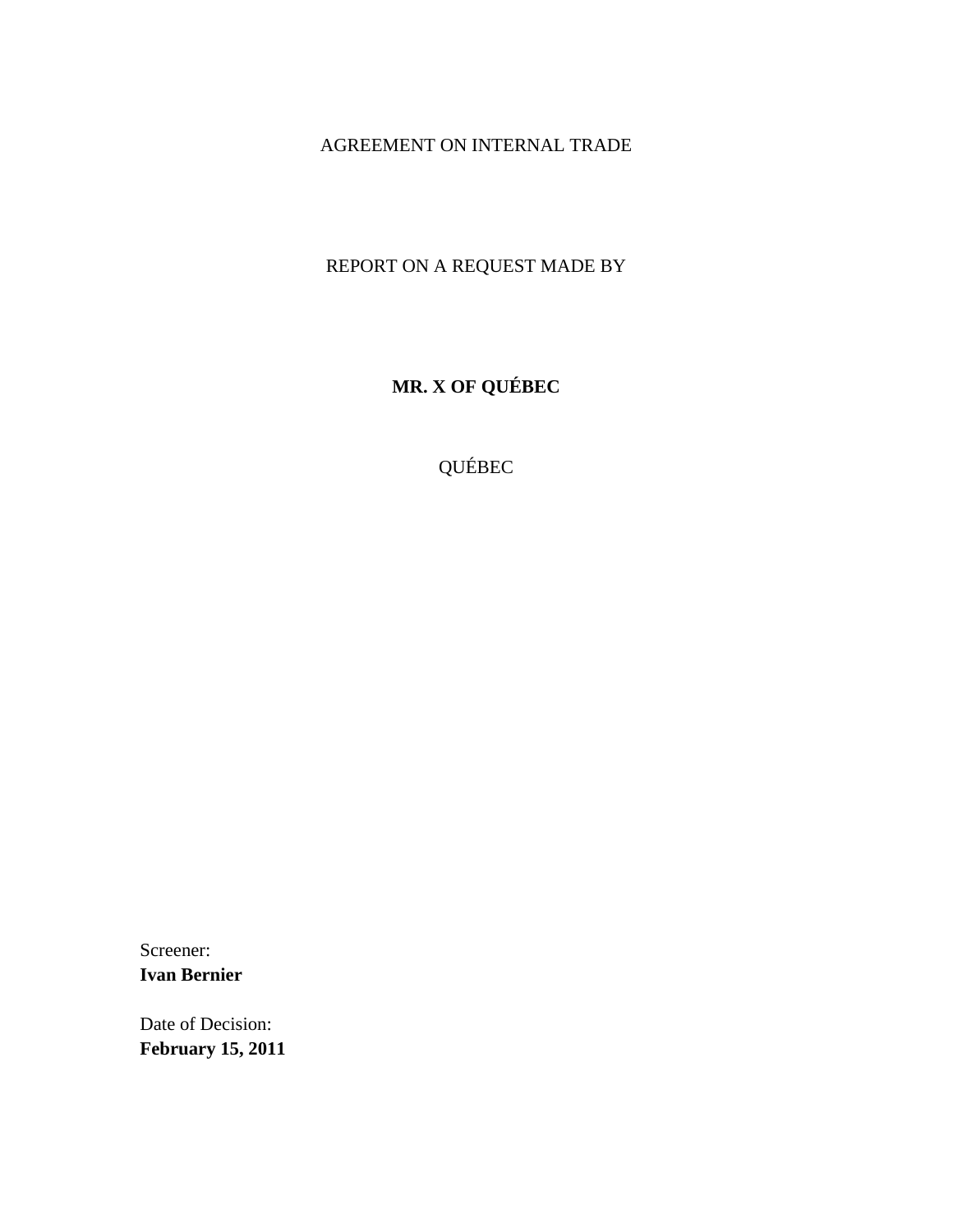#### **Introduction**

1. The complainant, Mr. X of Québec, has applied for permission to commence dispute resolution proceedings against Ontario under the provisions of Articles 1711 and 1712 of the *Agreement on Internal Trade*. In my capacity as screener appointed by Quebec, I have been asked to determine whether the complainant should be permitted to commence such dispute resolution procedures.

#### **Subject of the complaint**

2. The complainant, a crane operator by trade, alleges that the Government of Ontario refuses to grant him certification as a tower crane operator, which credential he has been acknowledged to have by the *Commission de la construction du Québec*. In his view, this would contravene the requirements of the Agreement concerning the certification of workers (Chapter Seven). In its defence, the Government of Ontario asserts that certification in the case of crane operators in Ontario, unlike that in Quebec, distinguishes between three areas of expertise: two on the basis of lifting capacity and a third relating more specifically to tower cranes. In the case of the latter area of expertise, an applicant is required to submit to a practical skills evaluation (Demonstration of Skills Test or DOST). The DOST is mandatory for all operators who have not completed their training in Ontario.

#### **Actions taken by complainant**

3. In January 2009, Mr. X contacted the authorities in Ontario. He informed them of his desire to have his Quebec‐issued crane operator certificate recognized in Ontario and asked about the appropriate procedure. After several exchanges in this regard, he sent an application for crane operator certification to the Ontario Ministry of Training, Colleges and Universities in early April 2009. On April 8, he was informed by e‐mail of the procedure he had to follow and was asked, at the same time, to indicate which types of licences he wanted to obtain from among the three prescribed by Ontario regulations. In his reply, he clearly stated that he wanted to obtain a licence for mobile cranes (Mobile Crane Br.1 339A) and one for tower cranes (Tower Crane 339 B). The next day, on April 9, he was informed that he would not be able to obtain a licence to operate a tower crane on the grounds that Ontario regulations were different from those in Quebec in that regard. On May 5, he received a temporary certificate to operate mobile cranes only (339A) which, according to him, was not recognized by employers on construction sites. As a result of that situation, he then turned to the Government of Quebec and asked for a complaint to be lodged on his behalf against the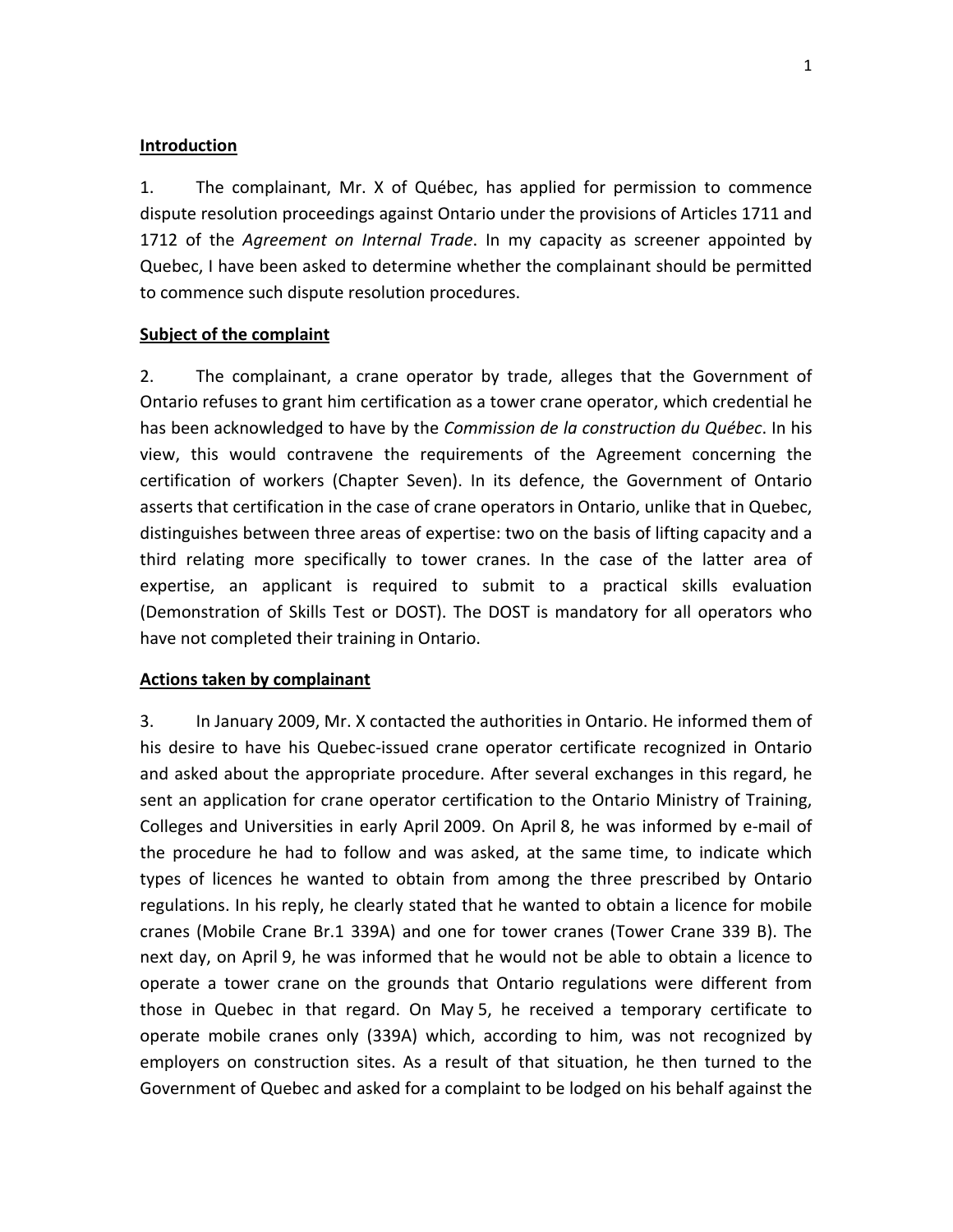Government of Ontario for refusal to recognize his Quebec accreditation as a crane operator. On May 28, 2009, Jacques Vachon, Labour Mobility Coordinator with the Quebec *Ministère de l'Emploi et de la solidarité sociale*, first informed him of developments concerning the accreditation of workers in the context of the *Agreement on Internal Trade* (the Parties have one year to finalize implementation of the new Chapter Seven) and then went on to explain the two avenues that were open to him, namely, either to pursue representations made by Quebec before the Government of Ontario, or to file a personal complaint before the Internal Trade Secretariat. In June 2010, Mr. X received partial satisfaction with regard to his application for recognition of his certificate when the Government of Ontario issued him a mobile crane operator licence. Over the course of the summer of 2010, i.e., at the end of the one‐year period that the Parties had to implement Chapter Seven, he asked the Government of Quebec once again to put pressure on the Government of Ontario to have his credentials as a tower crane operator recognized as well. On November 11, 2011, the Labour Mobility Coordinator with the Quebec *Ministère de l'Emploi et de la solidarité sociale*, Julie Adam, informed him that, following discussion of the issue with the authorities in Ontario, it was impossible to obtain Ontario certification to operate tower cranes other than by completing the DOST. On December 21, 2010, the complainant filed an official complaint against the Province of Ontario for refusal to recognize his Quebec crane operator certification.

## **Applicable law in the case at issue**

(A) On the process

4. Article 1710

Article 1710(1):

"A person of a Party may request that a Party with which the person has a substantial connection, within the meaning of Articles 1703(5), (6) or (7), initiate on the person's behalf dispute resolution Proceedings under Part A with another Party."

Article 1710(2)

"The request shall be in writing and shall:

(a) specify the actual measure complained of;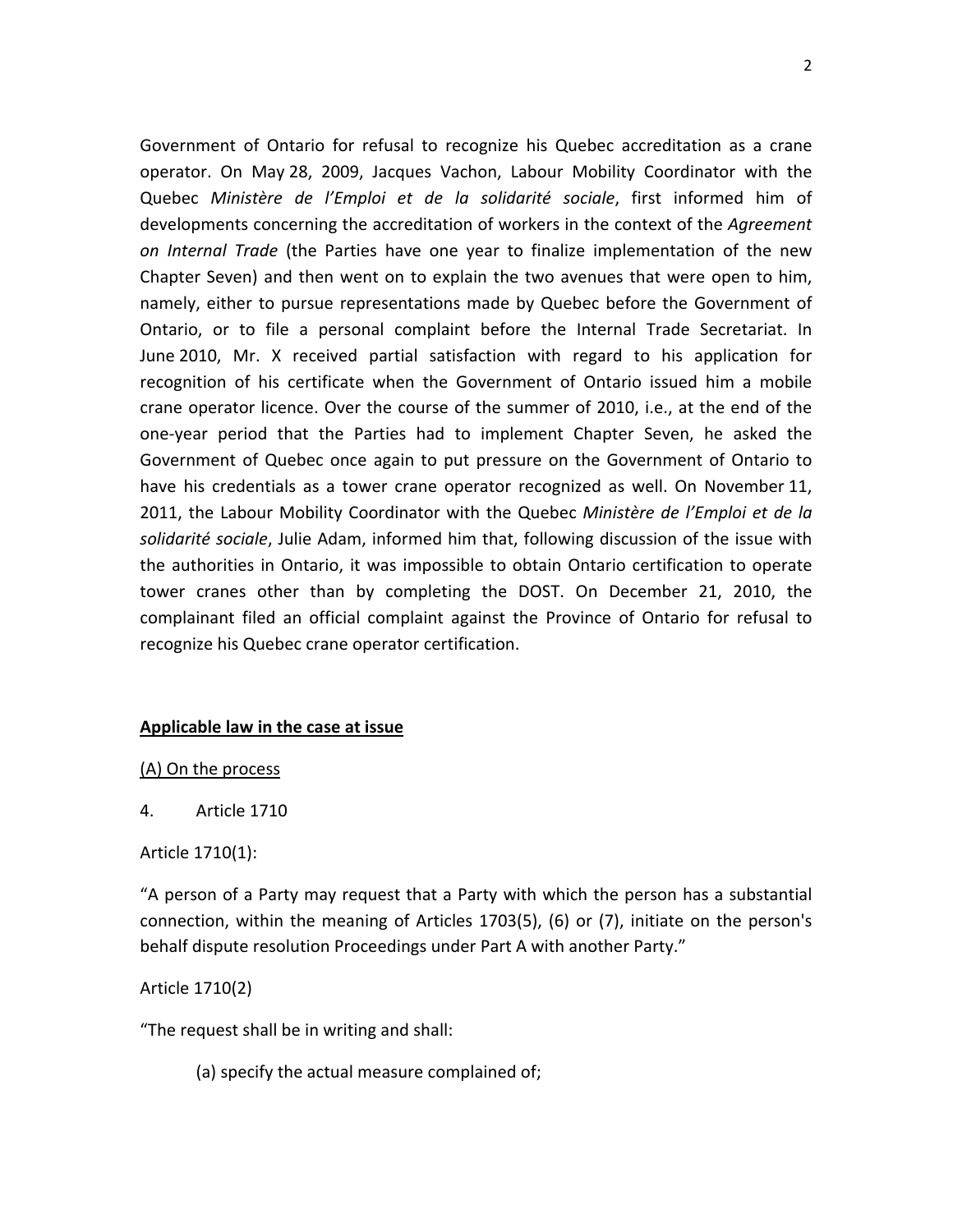- (b) list the relevant provisions of this Agreement; and
- (c) provide a brief summary of the complaint."

#### Article 1710(4)

"The Party shall decide whether to initiate Proceedings on behalf of the person within 30 days after the date of delivery of the person's request and shall, within that period, provide written notice to the person of the decision. If the Party chooses to initiate Proceedings, it shall do so within 10 days after it has provided notice to the person. If the Party chooses not to initiate Proceedings, the notice shall include reasons for the decision. Failure to provide such notice to the person within the 30 day period is deemed to be notice for the purposes of Article 1711(1)(a)."

5. Article 1711

Article 1711(1):

"A person of a Party may commence dispute resolution Proceedings in respect of all matters, other than those covered by Chapter Five *(Procurement)*, where the person has received:

(a) notice under Article 1710(4) that a Party will not initiate dispute resolution Proceedings on the person's behalf; or

(b) notice under Article 1710(5) that a Party will not request the establishment of a panel."

Article 1711(4):

"A person may not commence Proceedings under this Article if the person has failed to:

(a) request a Party to initiate dispute resolution Proceedings under Article 1711(1); or

(b) request a contact point to initiate dispute resolution Proceedings under Article 513(4) *(Complaint Procedures ‐ Provinces)*

within two years after the date on which the person acquired, or should have acquired, knowledge of the alleged inconsistent measure and knowledge that the person incurred loss or damage or suffered a denial of benefit."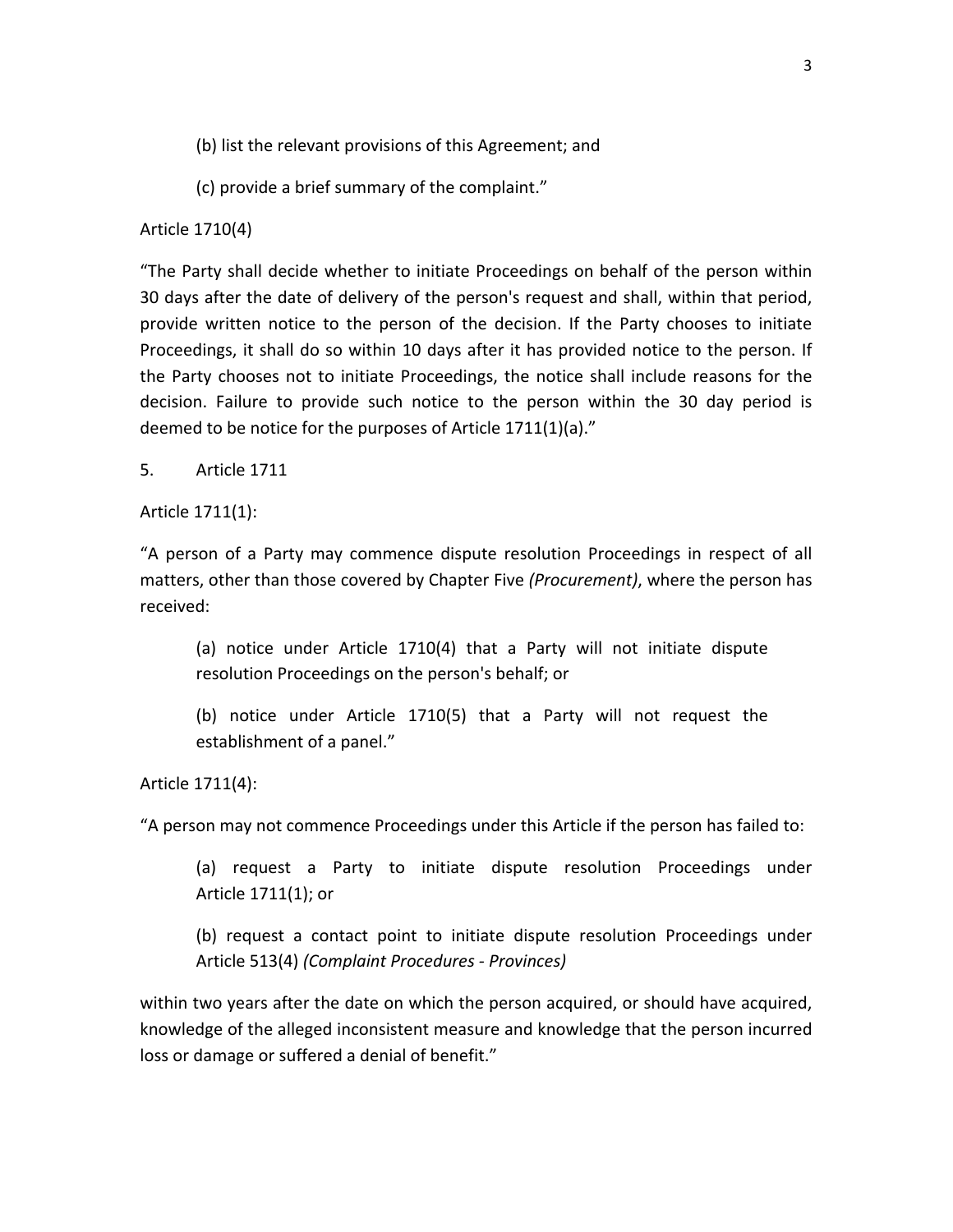## (B) On the merits

## 6. Article 706(1):

"Subject to paragraphs 2, 3, 4 and 6 and Article 708, any worker certified for an occupation by a regulatory authority of a Party shall, upon application, be certified for that occupation by each other Party which regulates that occupation without any requirement for any material additional training, experience, examinations or assessments as part of that certification procedure."

#### **The screener's role**

## Article 1712

7. The screener shall, under the terms of Article 1712(2), "follow the Screener Process Guidelines filed with the Secretariat." The guidelines filed by Ontario state, for example, that the screener will determine whether the request (a) specifies the measures constituting the essential substance of the dispute; (b) lists the provisions of the AIT relevant to the dispute; (c) provides an overview of the dispute; and (d) explains the outcome of the request made by the person to initiate a dispute resolution process on his behalf. Further guidance is provided to the screener in the screener process guidelines wherein it states that the screener should not pronounce or conclude on consistency with the AIT and the arguments involved, the extent of the injury or the outcome of any further dispute resolution process.

8. For its part, Article 1712(4) states: "In deciding whether the person should be permitted to commence dispute resolution Proceedings, the screener shall take into account the following:

(a) whether the complaint is frivolous [or vexatious];

(b) whether the complaint has been instituted merely to harass the Party complained against; and

(c) whether there is a reasonable case of injury or denial of benefit to the person or, in the case of a trade union, injury or denial of benefit to its members."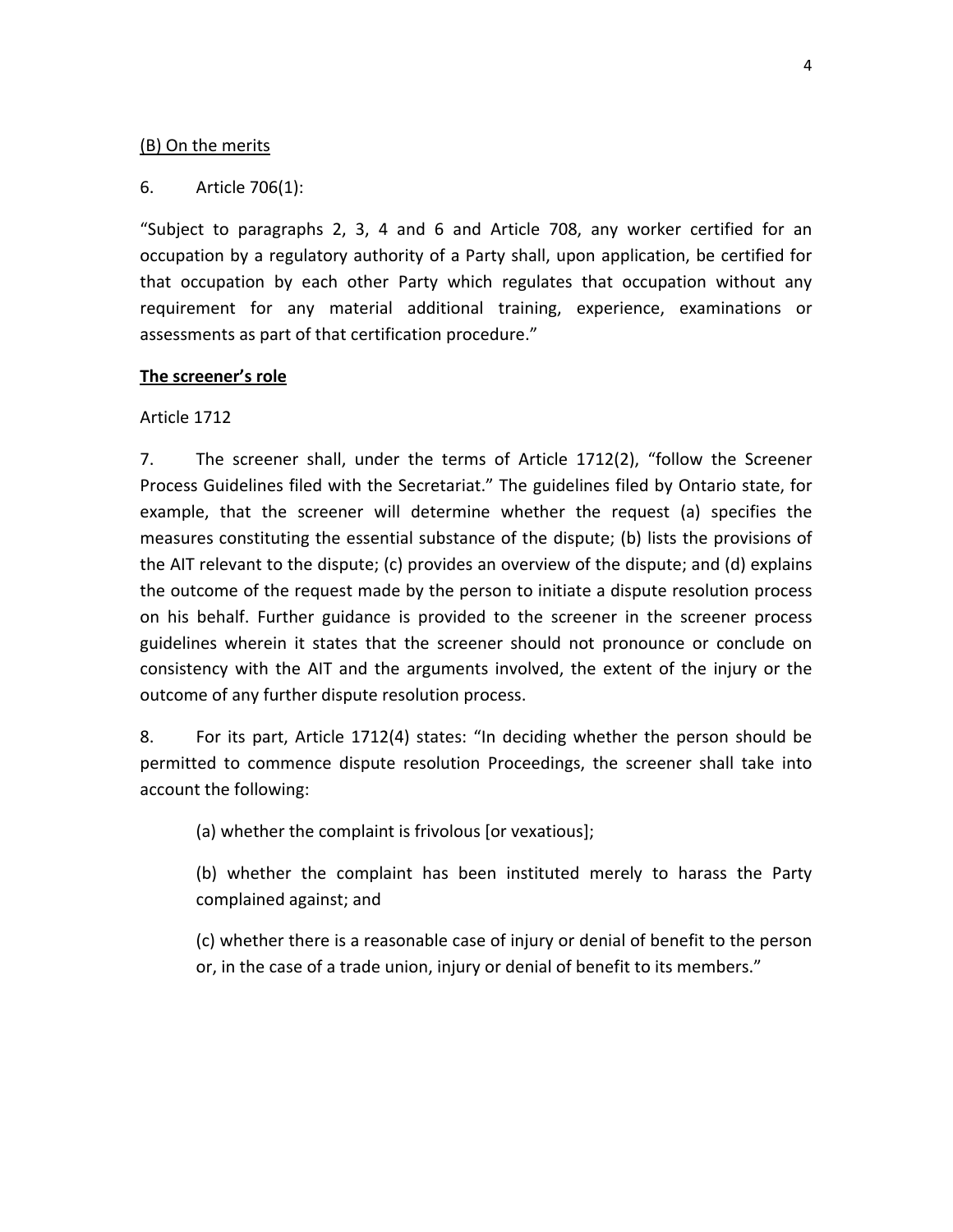# **Analysis and conclusions**

7. The complainant, a resident of Quebec, holds permission to carry out a trade as granted to him by Quebec and has suffered injury and denial of benefit, as evidenced by his exchange of e‐mails with the Government of Ontario. He was therefore within his rights to ask Quebec to lodge a complaint on his behalf against the Government of Ontario, as prescribed by Article 1710(1).

8. The complainant's request for the Government of Quebec to intervene was sent by e‐mail in the first weeks of May 2009 and included sufficient information to identify the measures complained of, the relevant provisions of the Agreement and a brief summary of the complaint, in accordance with Article 1710(2).

9. In its reply on May 28, 2009, the Government of Quebec suggested to Mr. X either that he ask the Government of Quebec to continue making representations before the Government of Ontario, or that he file a personal complaint with the Internal Trade Secretariat. As formulated, it is difficult to interpret this reply other than as a refusal to initiate proceedings on behalf of Mr. X within the meaning of Article 1711(1)(a) and, after checking with the Quebec Labour Mobility Coordinator, it was indeed interpreted that way by Quebec.

9. The complaint was made within the timeframe prescribed by Article 1711(4) of the Agreement. It was made, in fact, on December 21, 2010, that is, less than two years after the date on which the complainant was informed of the Government of Ontario's refusal to recognize, as is, the crane operator certificate issued by the Government of Quebec, that is, on April 9, 2009.

10. More specifically, the complaint refers to the Government of Ontario's refusal to recognize his Quebec crane operator certification, which covers, among other activities, that of tower crane operator, as evidenced by a letter from the *Commission de la construction du Québec* dated January 31.

11. On the merits, the complaint refers to the provisions of Chapter Seven of the *Agreement on Internal Trade* (as amended by the Ninth Protocol of Amendment that entered into force on August 11, 2009) and more specifically to Articles 706 and 708. In view of the commitment of the Parties, under the terms of Article 706(1), which prescribes that workers in regulated occupations may ask to be recognized for the same occupation in another province or territory without any requirement for any material additional training, experience, examinations or assessments, and in view also of the